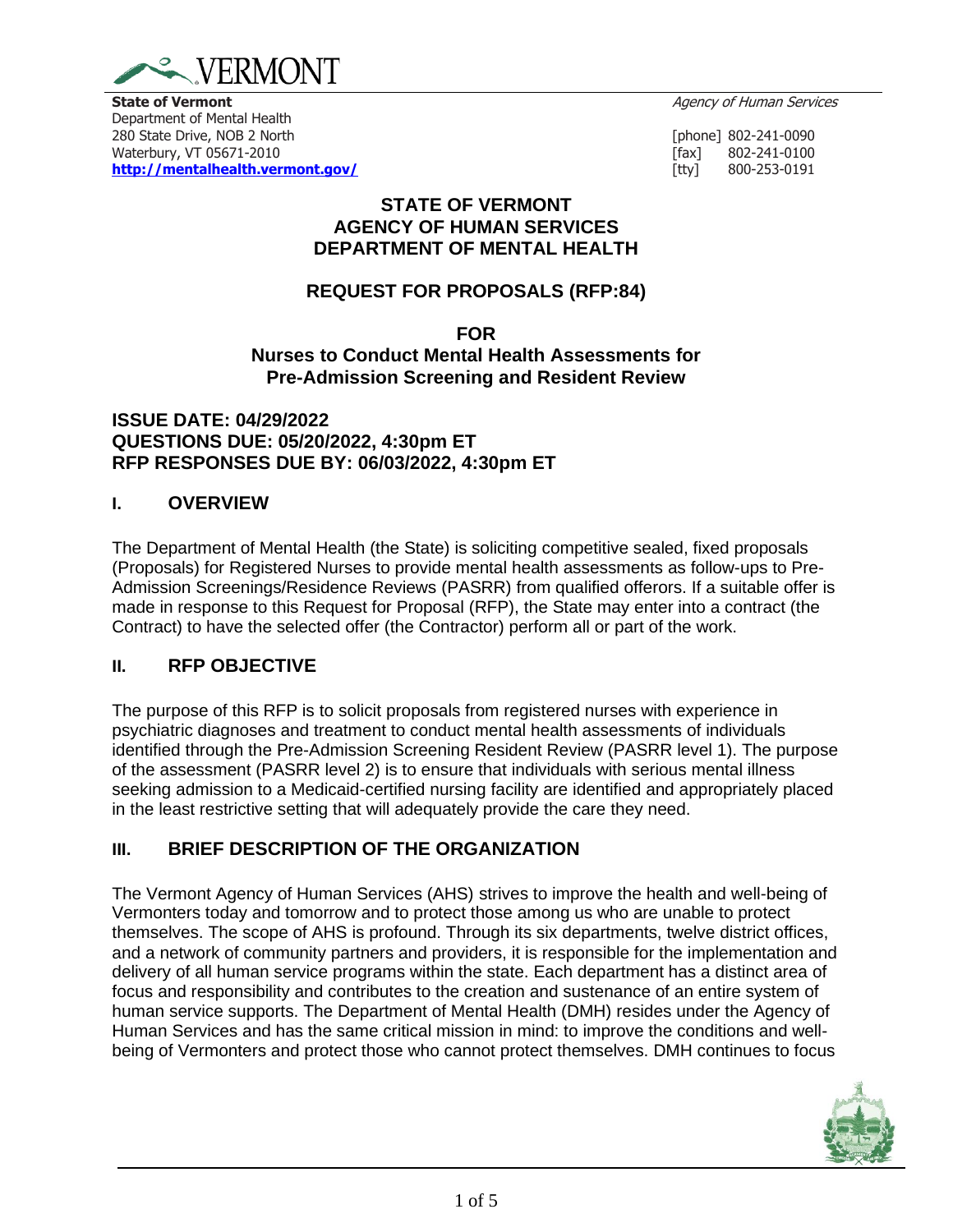

**State of Vermont** Agency of Human Services **Contract Agency of Human Services** Department of Mental Health 280 State Drive, NOB 2 North[phone] 802-241-0090 Waterbury, VT 05671-2010 **and 1990 and 1991** control to the set of the set of the set of the set of the set of the set of the set of the set of the set of the set of the set of the set of the set of the set of the set of t **<http://mentalhealth.vermont.gov/>** [tty] 800-253-0191

on its vision for self-determination, empowerment, recovery, and resiliency. This means being responsive to the needs of Vermonters and their families, as well as continuing to challenge ourselves to try to change society's culture, philosophy, and values, while working to fully embrace the concepts of recovery and resiliency. By improving our effectiveness and coordination of programs and services around the State, we will help Vermonters meet their needs.

### **IV. SCOPE OF SERVICES REQUESTED**

Contractors will evaluate selected individuals who are seeking nursing home admission and who have been initially screened as having a major mental illness through the PASRR process. Contractors will respond to referring entity requests for mental health assessments for nursing home placement. Contractors will be expected to travel as needed, regionally or statewide, to provide timely assessments.

- A. Proposals should describe the following activities:
	- a) Provide mental health assessment for referred individuals
	- b) Determine if the individual has a major mental illness.
	- c) Determine if the individual is in need of specialized mental health services.
	- d) Recommend what specialized services are necessary and where the treatment should be provided.
- B. Selected contractors will operate under the direction of the PASRR Nurse Coordinator.
- C. Contracted staff will be registered nurses (RN), possessing a Bachelor of Science (BSN) or a Master of Science in Nursing (MSN) or a related field with a background in or specialization in providing care and treatment services to individuals with major mental illness.
- D. Contractors will have sufficient experience in assessing and rendering a mental health diagnosis consistent with criteria outlined in the Diagnostic and Statistical Manual of Mental Disorder (DSM).
- E. Contractors will have inpatient, outpatient, or other residential care experience in the development and implementation of rehabilitative and restorative treatment planning for this population.
- F. Contractors agree to gather the information, prepare a complete evaluation, and submit as outlined above for each individual reviewed within four (4) working days of completion of the evaluation.

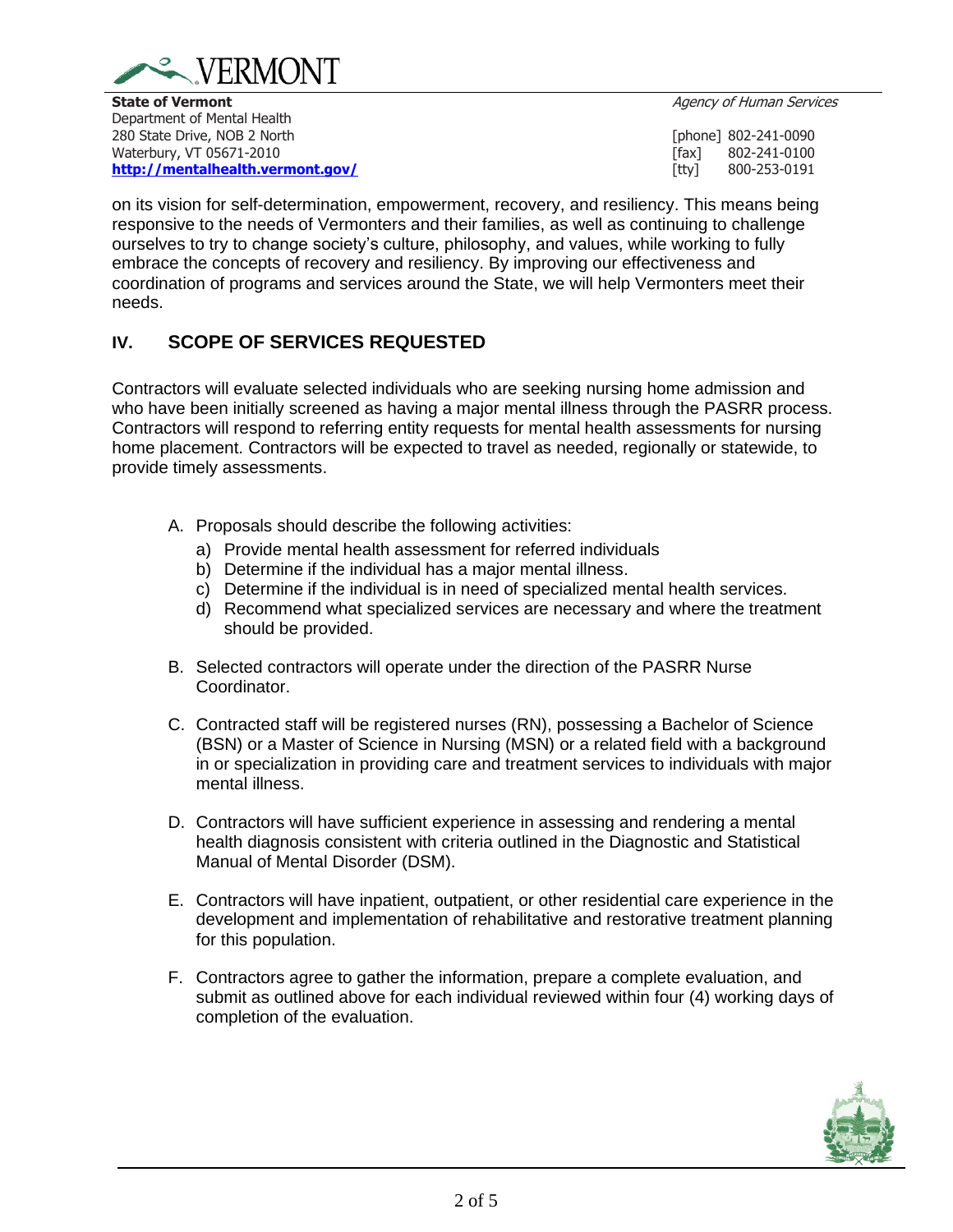

**State of Vermont** Agency of Human Services **Contract Agency of Human Services** Department of Mental Health 280 State Drive, NOB 2 North[phone] 802-241-0090 Waterbury, VT 05671-2010 **and 1990 and 1991** control to the set of the set of the set of the set of the set of the set of the set of the set of the set of the set of the set of the set of the set of the set of the set of t **<http://mentalhealth.vermont.gov/>** [tty] 800-253-0191

## **V. PROPOSAL EVALUATION**

#### *A. Process Overview*

Proposals submitted to DMH for this solicitation will be reviewed by a scoring committee selected by the Department. The individuals selected to serve on the scoring committee will be selected based on their programmatic expertise and experience with the target population so that they can provide substantive input on the submitted proposals.

Vendors who do not meet the following criteria will be excluded from consideration:

• RN with psychiatric care experience, with BSN or MSN

### *B. Evaluation Scoring*

The State will use a scoring scale of 100 total points, with a maximum of 90 points awarded based on the Technical Proposal and a maximum of 10 points awarded based on the Cost Proposal. Points are divided into categories set forth below.

| <b>Educational qualifications</b>   | 40  |
|-------------------------------------|-----|
| Relevant experience                 | 40  |
| Availability to work as needed      | 15  |
| Technical capacity to work off-site | 5   |
| <b>Total Points</b>                 | 100 |

### **VI. FINANCE**

### *A. Financial Standards*

The Department anticipates using Federal funds for the resulting contract(s). The Department may choose to modify the source of funding contingent upon the availability of funds at the time of award. Any selected Vendor will be subject to the requirements in the Catalog of Federal Domestic Assistance (CFDA) # 93.778, U.S. Department of Health and Human Services, Centers for Medicare and Medicaid.

### **VII. REQUIREMENTS FOR SUBMISSION**

### *A. Proposal Format*

Use standard 8.5" X 11" page size. Documents must be single-spaced and use not less than a twelve-point font. Pages must be numbered. The proposal should be comprehensive, yet concise. The proposal must follow the sequence of information requested in the "Bid Requirements" section below. State your organization's name on each page of your program proposal/bid and on any other information you are submitting.

1. A brief description of the organization which includes its history, organization structure and size, and qualifications to provide the required services.

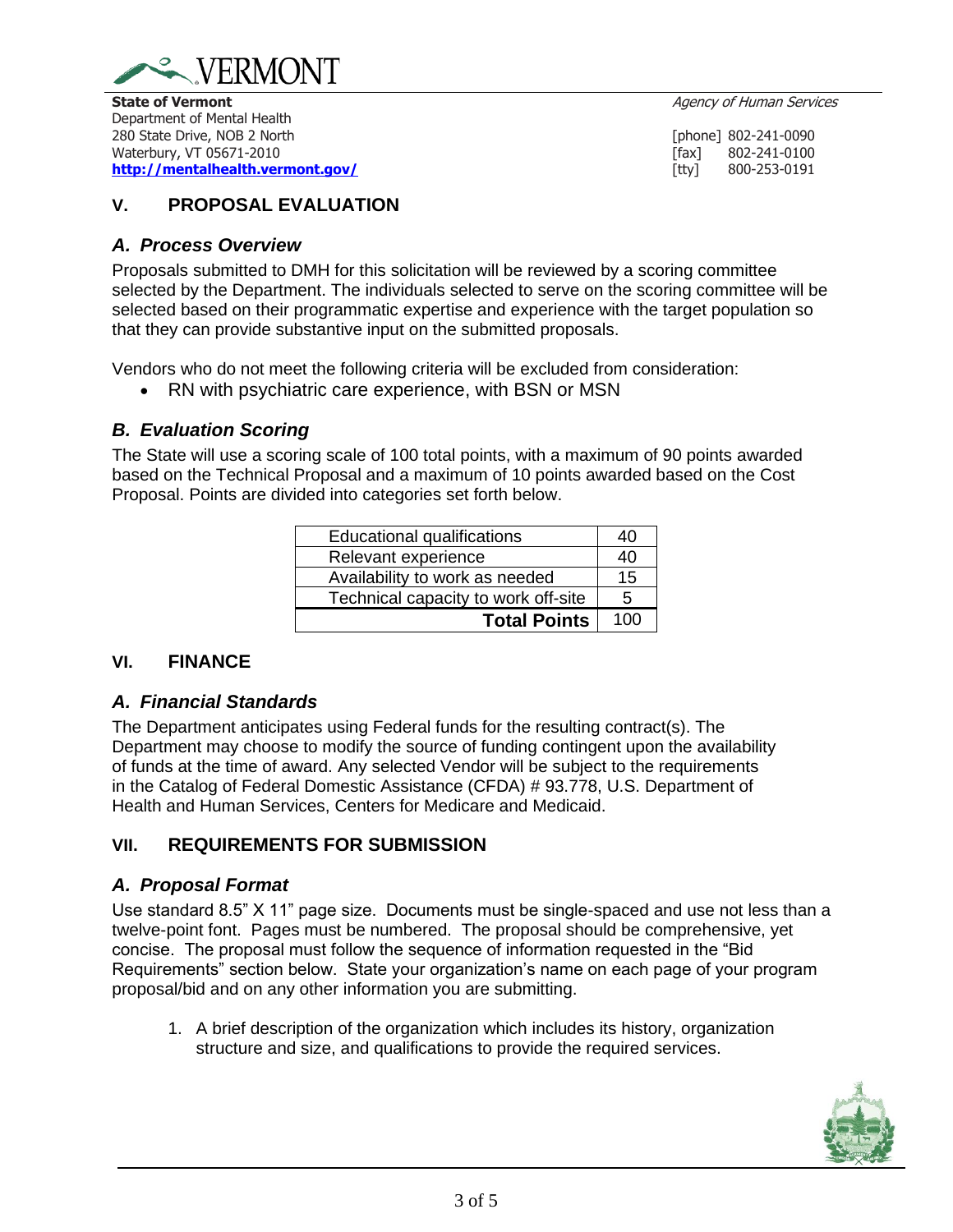



Department of Mental Health 280 State Drive, NOB 2 North[phone] 802-241-0090 Waterbury, VT 05671-2010 **and 1990 and 1991** control to the set of the set of the set of the set of the set of the set of the set of the set of the set of the set of the set of the set of the set of the set of the set of t **<http://mentalhealth.vermont.gov/>** [tty] 800-253-0191

- 2. A statement and discussion of the Proposer's analysis of the RFP requirements. This should include:
	- a) How the staff and services needed will be provided
	- b) Statement and discussion of anticipated major difficulties and problem areas (if any), together with potential or recommended approaches to their solution.
- 3. Acknowledgement of agreement with customary State and Agency terms and conditions contained in Attachments C-F.

# *B. Cover Letter*

Please provide an introduction to your company and proposal via a cover letter. All bids submitted to the State are considered public records. Please note in your cover letter if any information in your proposal is considered proprietary and confidential.

- 1. **Confidentiality:** To the extent your bid contains information you consider to be proprietary and confidential, you must comply with the following requirements concerning the contents of your cover letter and the submission of a redacted copy of your bid (or affected portions thereof).
- 2. The successful response will become part of the contract file and will be a matter of public record, as will all other responses received. If the response includes material that is considered by the bidder to be proprietary and confidential under the State's Public Records Act, 1 V.S.A. § 315 et seq., the bidder shall submit a cover letter that clearly identifies each page or section of the response that it believes is proprietary and confidential. The bidder shall also provide in their cover letter a written explanation *for each marked section* explaining why such material should be considered exempt from public disclosure in the event of a public records request, pursuant to 1 V.S.A. § 317(c), including the prospective harm to the competitive position of the bidder if the identified material were to be released. Additionally, the bidder must include a redacted copy of its response for portions that are considered proprietary and confidential. Redactions must be limited so that the reviewer may understand the nature of the information being withheld. It is typically inappropriate to redact entire pages, or to redact the titles/captions of tables and figures. Under no circumstances can the entire response be marked confidential, and the State reserves the right to disqualify responses so marked.

# **VIII. QUESTION AND ANSWER PERIOD**

Any vendor requiring clarification of any section of this RFP or wishing to comment or take exception to any requirements of the RFP must submit specific questions in writing no later than the deadline for questions indicated on the first page of this RFP. Questions may be emailed to: **[Patricia.Singer@vermont.gov](mailto:Patricia.Singer@vermont.gov)**, the point of contact. Any comments, questions, or exceptions not raised in writing on or before the last day of the question period are waived.